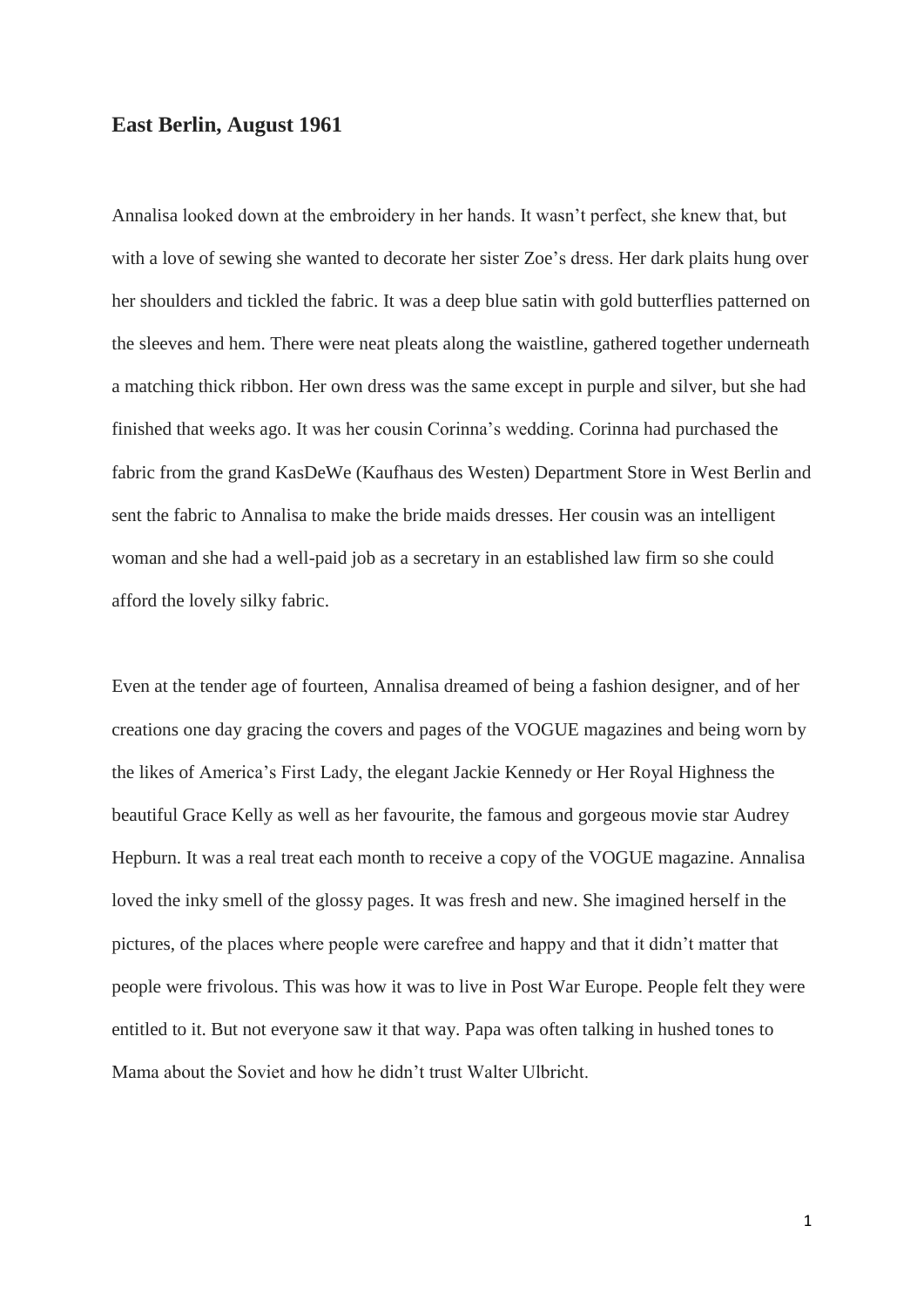"I worry for the girls," Annalisa would often hear her Papa whisper. Every month Papa would tease Annalisa about how he had to smuggle the VOGUE magazine tucked inside his socks as he returned home from his work in West Berlin.

"You mustn't let Mr Walter Ulbricht know that you are reading this or about your dreams to become a famous fashion designer in the West, do you hear me?" He gently pinched her cheek and gave her an affectionate kiss on her forehead. Annalisa would nod, happy to share in the secret and yet she never quite knew whether Papa was teasing her or being serious.

They were going to the wedding in nearly a week's time, and she was very excited. Zoe bounced into the cramped attic.

"Is it ready yet, is it ready yet?" she yelled, squashing the blue folds as she jumped on them.

"Not yet, and certainly not if you keep that up!" Annalisa joked.

She pulled through another stitch. It was nearly done, all she needed now was to finish the hem and neck. Zoe trotted off. Annalisa put down the dress and ran downstairs to get ready for school.

School was the first priority. Annalisa trudged along Gleimstrabe, her satchel banging against her and her hair ribbons swishing along the dyed calico fabric that her neatly ironed tunic was made out of. Her plaits brushed her shoulders rhythmically. She stared at the ground and wondered about the conversation she had overheard last night. Mama had been talking to Papa about rumours of a wall. Papa tried to sound reassuring.

"You heard what Ulbricht said in his address "Nobody intends to build a wall" and it isn't possible to build a wall overnight, we will have time to leave if we have to, I promise you."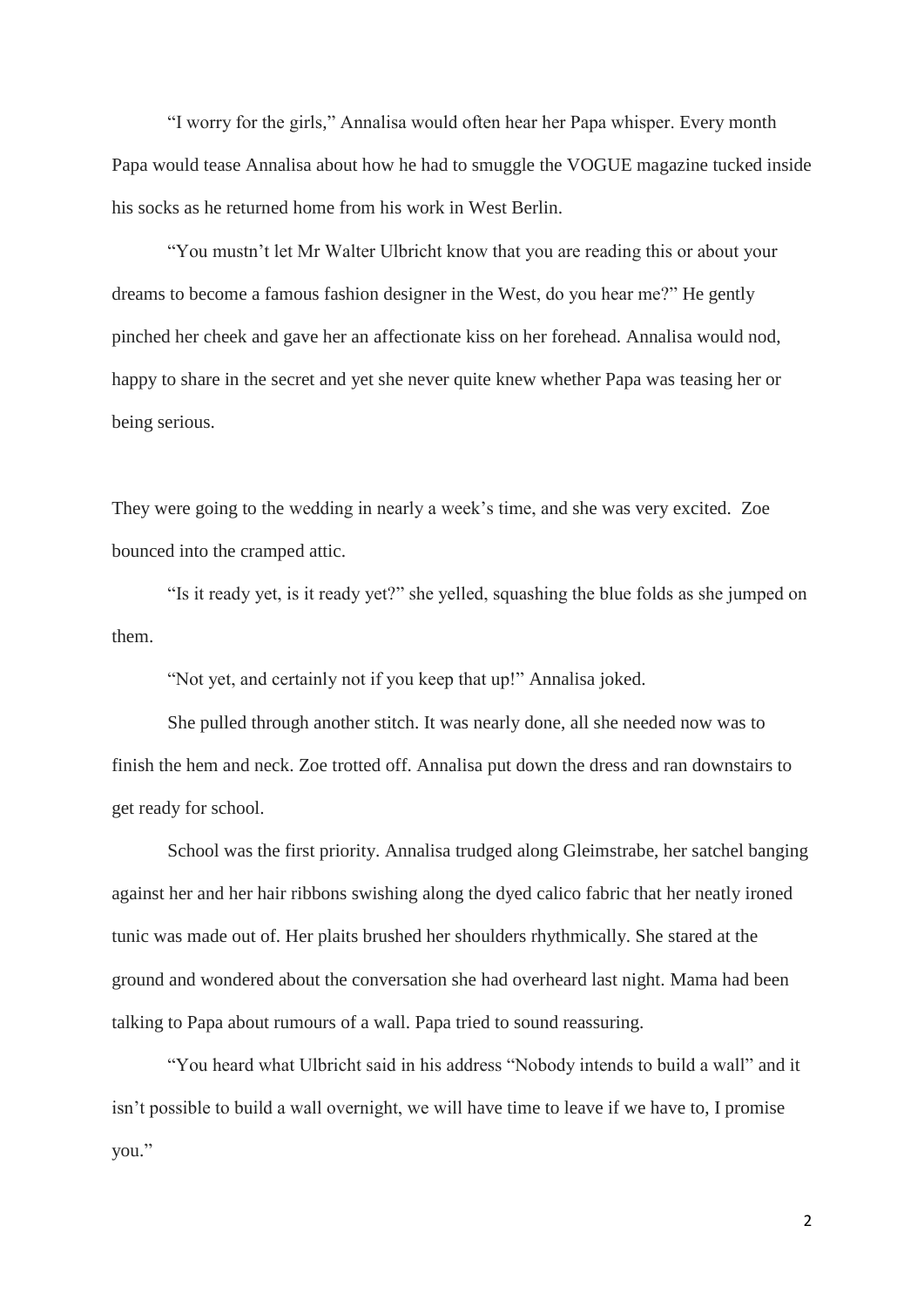Annalisa wasn't so sure. She was nearly thirteen now, and hearing from her parents all the trauma of the Second World War had terrified her. She knew just what people were capable of doing. She also overheard conversations quietly spoken between her parents about some First Secretary in the Soviet by the name of Khrushchev who her mother said couldn't be trusted.

After school, Annalisa walked briskly home and ran upstairs taking her glass of milk and a handful of Spekulatius with her. She only had one seam to do and the dress was finished! She worked on the dress all that evening. With only one week to the wedding, she hadn't left much time, but now she knew she would get it finished. She couldn't wait for Zoe to try it on. Mama was always saying that Annalisa made so much for Zoe, that it was A to Z. It had become a family joke. Annalisa worked on it again all through Saturday while her mother busied herself with the housework and Papa and Zoe did errands to the shops and bought groceries. Finally she finished the dress late that night. 'I'll show Zoe in the morning,' she thought out loud, 'because if I show her now she'll never get back to sleep.' Saying this, she tiptoed downstairs to her bedroom.

In the middle of the night, Annalisa woke. The night was eerily quiet, she couldn't hear the noise of the Sbahn or diesel trains at Berlin Gesundbrunnen railway station. Their house was on Schwedter Street, so she would often wake to the sound of traffic along the busy Gleimstrabe and then hear the cars slow down as they entered through Gleimtunnel nearby. On a warm summer night you could hear the sticky sound of rubber tyres over cobbles in the old underpass. But tonight, nothing. Restless, she nonetheless dozed off.

"Wake up, wake up, WAKE UP!" Zoe shouted at Annalisa. "You need to see this!" Annalisa groaned. "Buzz off, Zoe. It's *Sunday!*"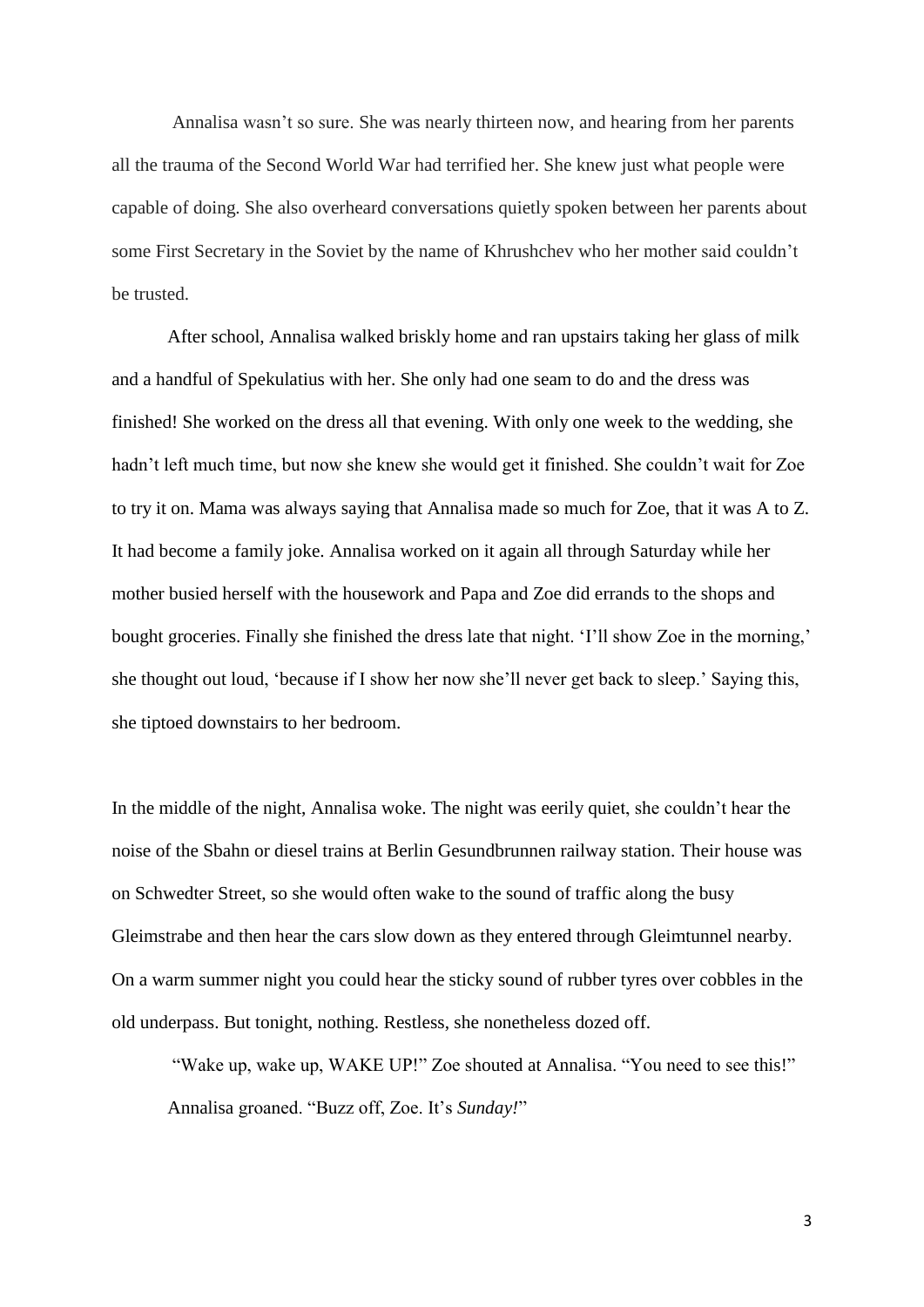Annalisa sensed a panic in Zoe's voice: "But Anna, this is important! Please!" Zoe was desperate. "Get *UP!*"

"Okay, okay. Just let me get my dressing-gown on and get myself organised."

Annalisa tugged open the blinds, and saw her neighbours leaning over the balcony to look past their house. The neighbours were up early to go to church, but Annalisa wondered what they were doing outside at this time of morning. Their bedroom window faced east though, so both sisters rushed to the other side of the house to get a better view of what was happening. Mama and Papa were already up, out on the balcony. Annalisa ran out, and what she saw nearly made her stumble back inside. She had to blink to make sure she wasn't dreaming. Barbed wire lay in coiled snakes across the intersection, and guards were lined up neatly like dominoes in front of the entrance of Gleimtunnel. Annalisa almost felt that if they were toy soldiers, she could have poked the first in the line and make them all fall over. Their house was close to the border with West Berlin, but now there seemed to be no way of getting across. People wandered around in a daze and looked confused as if waiting for some explanation. The guards were threatening anyone who came too close to the barbed wire. They were announcing that they would shoot to kill and that no-one could cross the border. Zoe hugged Annalisa. She would have hugged her little sister back, but she was too shocked and scared to move. It was like a terrible film, but it was real. She was motionless with disbelief.

"Annalisa, Zoe, come inside. We need to talk." Mama sounded really worried.

Annalisa woke from her daze and shuffled inside. Zoe began to cry. She was only a couple of years younger than Annalisa, having just turned twelve, but she was a lot more sensitive and cautious. Annalisa often took risks, and didn't think before she acted. Although they often found each other's traits annoying, it was what made them best friends as well as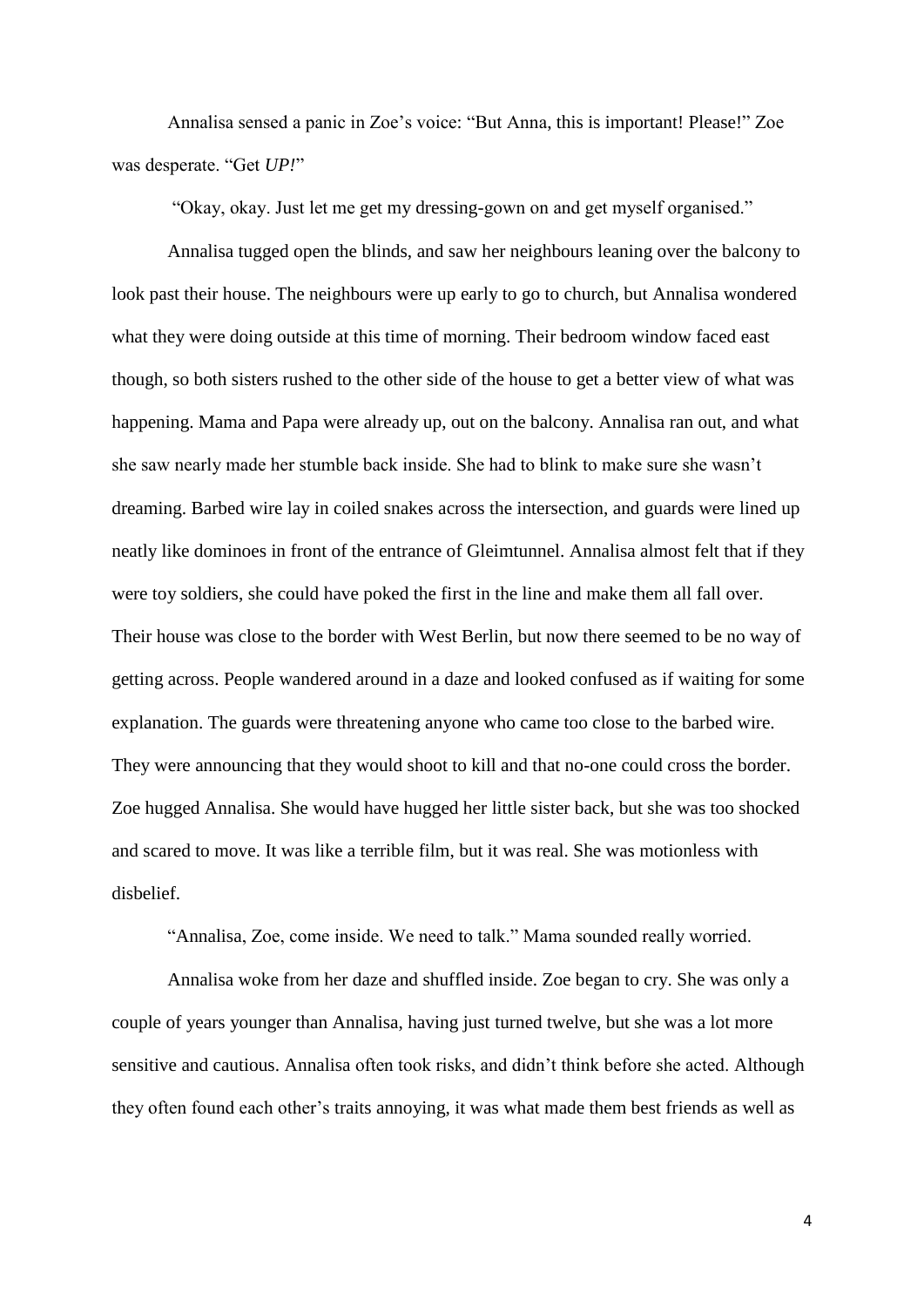sisters. Now it was all falling apart. It was amazing how everything could change in just one night.

After a long talk about what was happening, Annalisa and Zoe went up to their room. There was no point in showing Zoe the dress now, because the wedding was in West Berlin and they were completely separated from it. Mama and Papa had explained that, but Annalisa really wanted to go and she had decided no one would stop her: not her parents, the Police, the soldiers, the Stasi or even the Soviet would stop her being a bridesmaid at her cousin Corinna's wedding over in West Berlin.

Annalisa had overheard her Papa and Mama talking that people were trying to escape and there were reports that citizens had been shot. Papa couldn't believe what was happening.

"It must be temporary," he kept saying as a way to try and reassure Mama.

But Mama said she feared the worst was yet to come, that was the talk she heard. Now was the time to try and escape while there were still gaps in the border, you just had to know where. Papa wouldn't hear of it and it was the first time Annalisa had ever heard Papa raise his voice at Mama.

"Be quiet…the children…the children…they mustn't know about this, we need to keep them safe."

That afternoon, Annalisa explained her secret plan to Zoe. In three days' time, they were going to pack, and creep out in the middle of the night to the park. Annalisa knew of a thicket of brambles where she was certain there would still be time to escape before the soldiers cleared it and coiled more barbed wire. From there they would crawl along their hands and knees through the grass to where the wire was on the other side. They would pull it apart with thick rubber gloves and make a dash for freedom. Zoe was nervous but she knew this was a secret that had to be kept.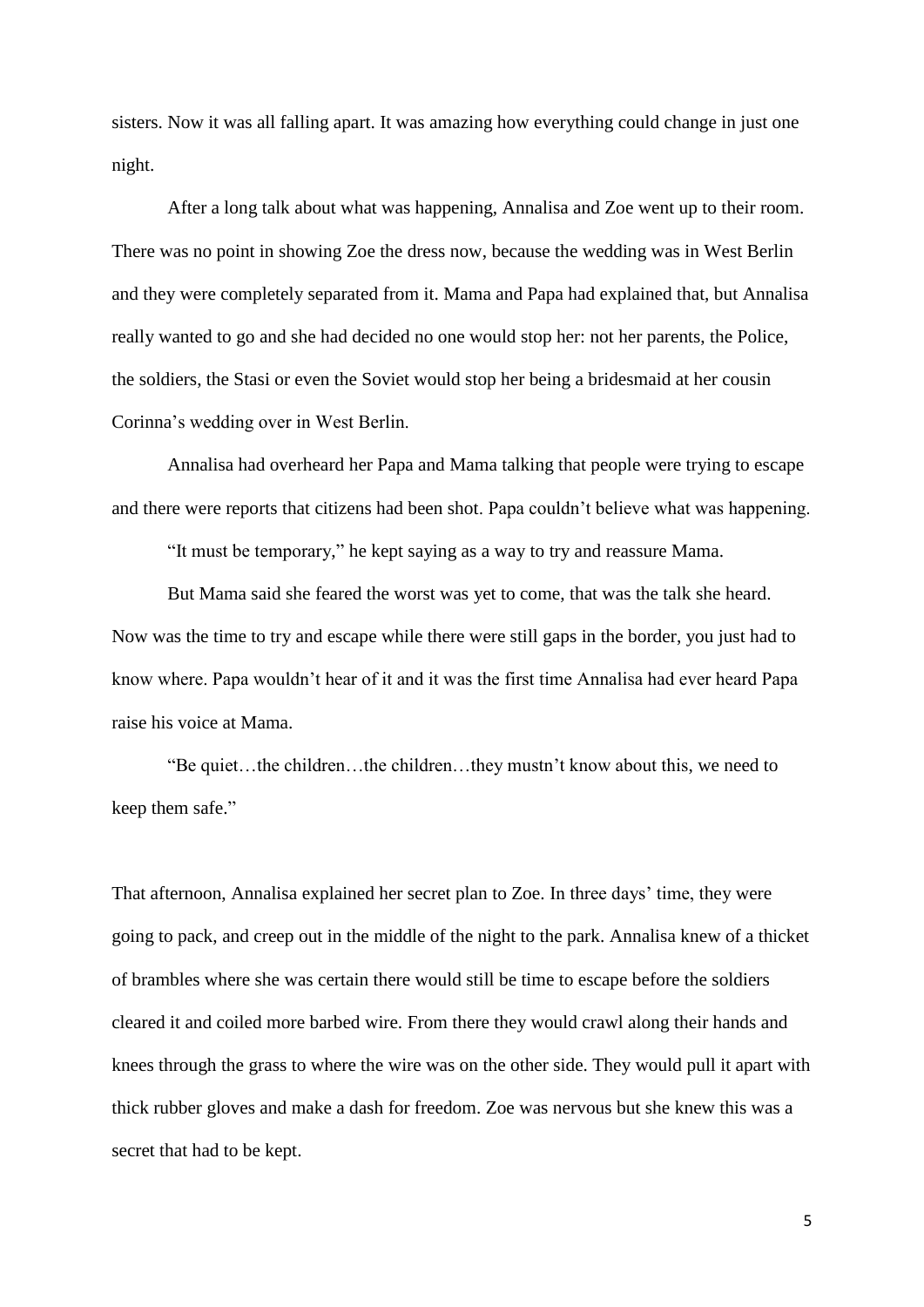"What if we get caught?" she mumbled. "They said they were going to kill people who tried to escape!"

Annalisa reassured her. She thought that the sooner they went, the easier it would be to go without being caught. It was risky, but it was a risk she was willing to take.

On the day of the night that they were planning to escape, things went wrong. Huge slabs of concrete were being placed a little way back from where the wire was. It was the wall that some people had been fearing was coming. Annalisa had packed their bridesmaid dresses and patent leather shoes in her school satchel. It was all they needed. They were going to a wedding in West Berlin.

Undeterred, they decided to continue with their plan despite the huge wall unfolding before them. If they got out before it was completely assembled, they would have a better chance of escaping. In the evening, they ate and went up to their rooms for an 'early night'. The last creak of footsteps on boards echoed through the house, and then there was an eerie silence that had in the last three days swept over East Berlin. Annalisa and Zoe sneaked quietly downstairs. They were wearing dark slacks and a long sleeved shirt and thick dishwashing gloves that they had taken from the kitchen. Annalisa had plaited Zoe's hair for her, and Zoe kept tugging on her plaits for 'good luck'. The coast was clear. Silently, they crept out of the house and walked to Mauerpark.

In the distance, a dog howled. They were on the edge of the park adjacent to the wired wall. Annalisa had decided it would be better to make a run for it under the shadow of the trees, rather than in the open air. Zoe had objected, suggesting that in trees there was more room for other people to hide, but Annalisa had put her foot down and kept to the plan. The weather had turned out perfectly. It was a dark night, with a half-moon shrouded by fog and a thick bank of cloud.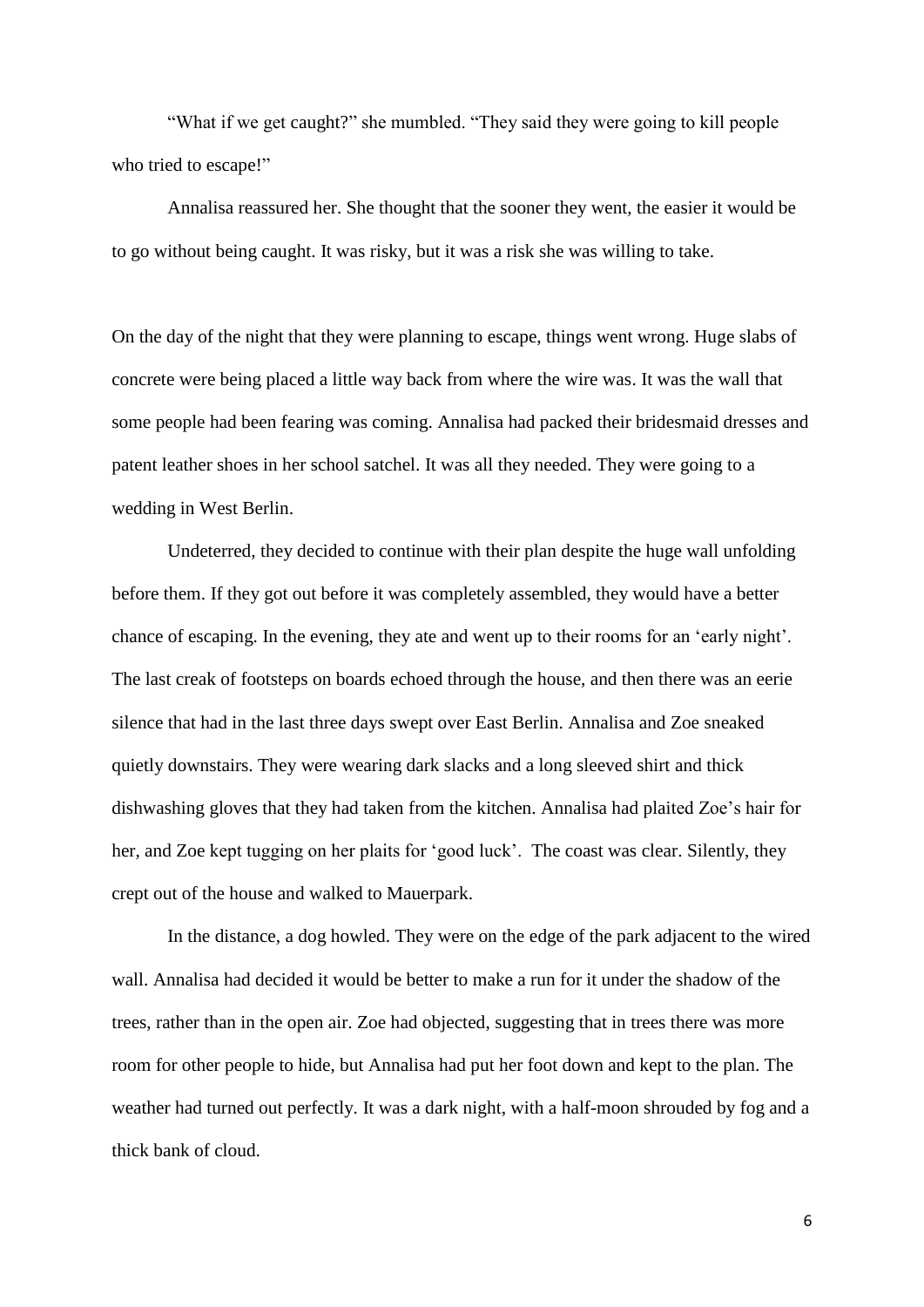Annalisa found the blackberry patch and remarkably there was a tunnel and she was hopeful that others had successfully escaped through it. She was disheartened when she saw that the soldiers had instead moved the wire around the patch of blackberries. As another misty blanket moved over, Annalisa boldly stepped out to the wire. She grabbed it, and her hand shot back as pain streaked up her arm. She looked down at a bloody cut in the back of her elbow. The gloves only came up so far. Pulling her sleeve down and wiping away the blood, she plunged for the lethal wire snake again, but this time with more caution. Annalisa and Zoe struggled through the barrier. Crawling through the long grass they kept their heads low with their hearts pounding fearful of what they might hear. They were now faced with the wall that had been partially assembled that day. They leaned against the wall for a breather. They crept along the slab, searching for an opening or a weakness. It was no good, they were going to have to climb it. On the other side they heard footsteps. Annalisa's eyes widened so that the whites of her eyes were like beacons. Zoe gasped and Annalisa put her finger up to her mouth alerting Zoe to not say a word, not even a whisper. There were muffled murmurs, too soft to hear, and Annalisa thought they were safe when a voice said "Did you hear something?"

More murmurs, then someone else spoke.

"No Hanz, I think it was one of the watch dogs, they are noisy sometimes."

There was a crunch, and then, "You are so complacent!" said the other officer.

There was a shuffling noise, more grunts and grumbles, and then silence. Then the sound of footsteps, slowly fading away into the distance. Annalisa again pressed a finger to her lips, and nudged Zoe to make sure she understood. Zoe nodded. Annalisa ran her hand along the surface of the concrete slabs that had been erected. The concrete was as hard and smooth as if it had been polished marble; there was no way she would be able to get a grip to climb it. She glanced back at the park, at safety. A few trees leaned over the coiled wire. If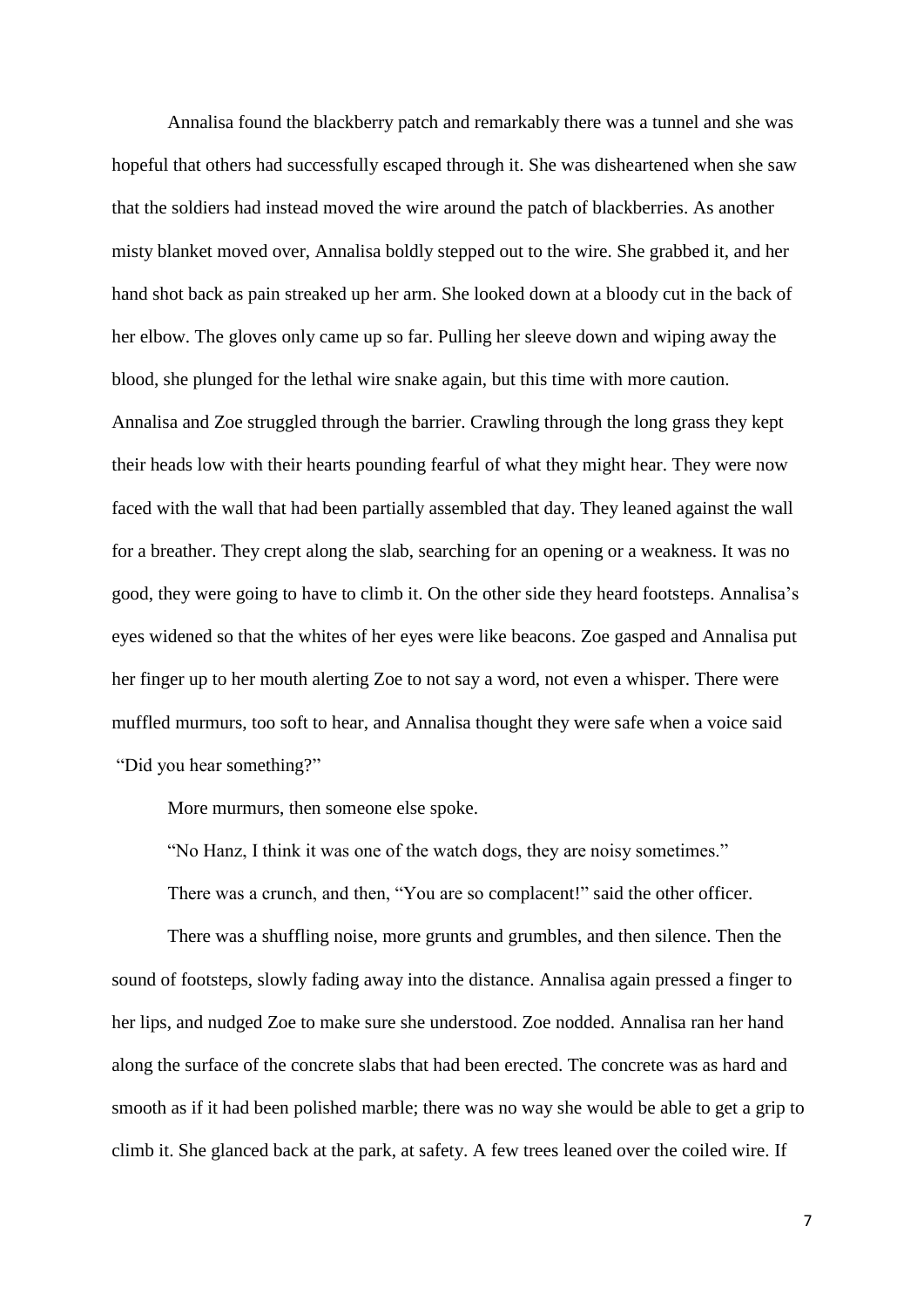she could just get a hold on a branch; that was when she had an idea. If they could hold onto a branch to get over the wire, why couldn't they climb a tree to get over the wall? The concrete slabs were still fairly new, and Annalisa doubted that the soldiers would have had time to clear the growth that might help an escape. She looked up. Above her head was open air, but 50 metres along there was a large tree that had a huge branch right up to the wall! From there Annalisa would be able to grab the top and pull herself up, she was sure of it. She and Zoe crept along the concrete to the tree.

The moon had shifted along its path by the time Annalisa and Zoe both teetered on the edge of the branch. The top of the slab was easily within reach now, and Annalisa fingered her way up the wall, hauled herself over and jumped down the other side. Zoe followed landing with a loud thump.

Annalisa elbowed her and muttered "Shush!" before turning her head this way and that to check that no-one had seen or heard them.

The cloud had lifted by now, and the moon shone down on them like a searchlight, seemingly trying to detect movement to sound an alarm. Zoe poked Annalisa and nodded. The coast was clear. It was time to make their escape. Annalisa and Zoe sprinted across the open area, and ran, panting, into a building on the edge of the street. They had made it. They were in West Berlin. It seemed almost too easy. Annalisa gave out a small chuckle. They were going to Corinna's wedding.

The girls speedily crossed the street, even though they were safe they were not wanting to be seen. Their adrenalin still made them feel nervous and jumpy. They found a street map on the corner of the road, and looked for Bridge Avenue. It wasn't the real name of the street, but they called it that because it had a little bridge at the end of the lane. It was just north of a corner grocery shop, so Annalisa and Zoe jogged down the road and past the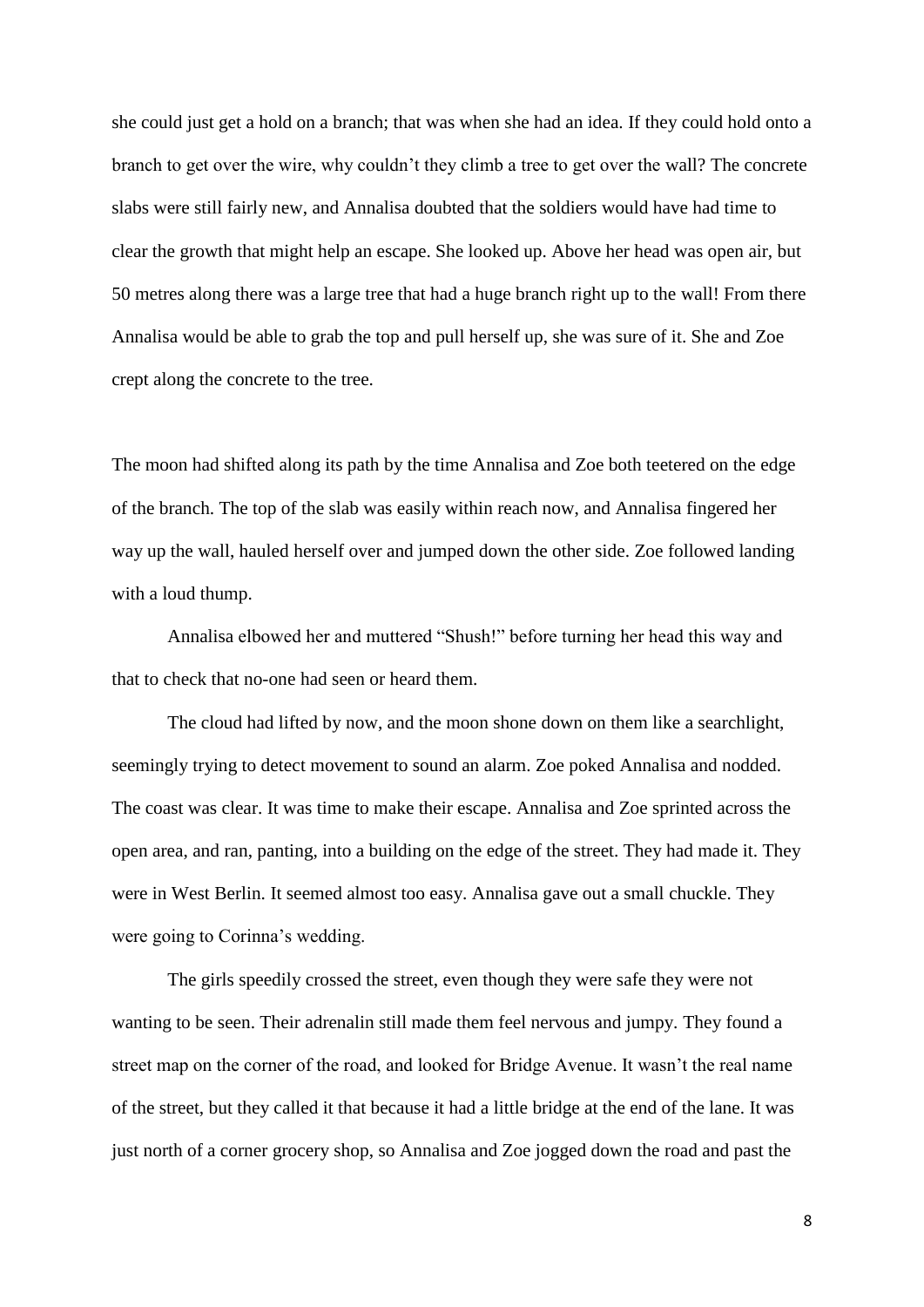shops. Finally they turned down into Bridge Avenue. Dawn was fast on its way and Annalisa decided that they would wait outside the house until morning so as to not cause a commotion and draw attention. In no time they dozed off on the pavement.

The sun shone down in promising rays by the time that Zoe woke. The fog that had covered their escape had lifted, and it was a clear morning. Annalisa was still asleep. Zoe was starving so she shook Annalisa.

"Wake up! Annalisa, we're here! Get up! Come on…"

Annalisa turned over. She groaned, blinked, and then stood up and looked around. Then she remembered where she was. They were actually here. "Oh Zoe, we made it!" She turned around and gave Zoe a hug. "Let's go and see our cousin!"

Corinna ran out of the house to get the mail. The warm sunshine had woken her up. It was hard to be excited about her wedding in two days' time. The world had turned on its head and her two cousins, her bridesmaids were stuck in East Germany. How could she celebrate her wedding without them and without her beloved Aunt and Uncle? Corinna was desperate for news but in the last few days East Germany almost ceased to exist. As she stepped out of the front door she noticed two lumps sitting on the pavement outside the house. Presently they stood up and looked around. Corinna could not believe her eyes "Annalisa! Zoe!" She yelled excitedly and hugged them both.

Corinna was nearly 26, and now owned the little house that Annalisa remembered playing in as a toddler. It was so weird coming back to it now, with the neatly trimmed garden and lawns; the little lemon tree by the steps: it was all very familiar but alien at the same time. Corinna looked around confused. Where is Tante and Onkel? The next hour went in a blur. Corinna asked so many questions, and invited them in for breakfast. But finally Corinna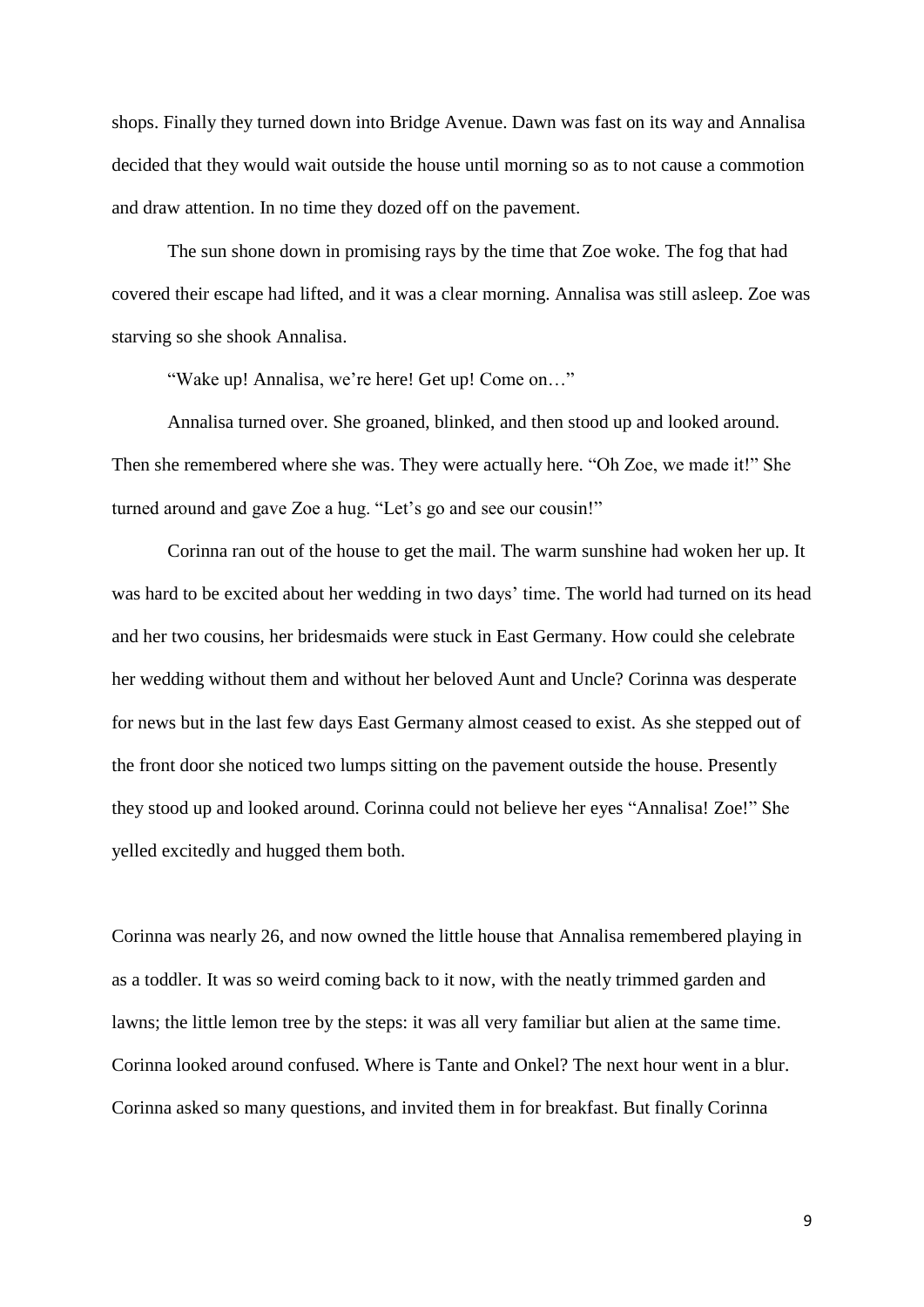knew all about their escape, of everything that was happening in East Germany, the confusion and fear and the butterfly dresses.

Corinna looked away and went quiet. She seemed to know of something that she couldn't share in front of Zoe. Annalisa knew she would in time come to understand. And then Zoe asked, "Annalisa, why are there butterflies on the dresses? Not flowers, or lace, or trim?"

Annalisa looked outside to the lemon tree. "Because, Zoe," she said quietly, "Butterflies are freedom. They represent freedom." She sighed. "A butterfly can fly over anything, butterflies are beautiful, they breathe life." She paused, and then, "Zoe, if there was no change there would be no butterflies."

Later that evening and after Zoe was asleep in bed, Corinna came over to Annalisa and said you must write urgently to your Mama and Papa, tell them you are alright and tell them you are sorry that you did not tell them you were leaving. Tell them I will take good care of you. Annalisa was confused.

"Are you angry at us Corinna? If we had told Mama and Papa of our plans they would never have let us go. After the wedding we shall return home and I don't care if Papa never buys me a VOGUE magazine again or if Mama makes me tidy the house for a year. We didn't want to miss your wedding….please don't be angry with us".

Corinna came over and put her arms tightly around Annalisa and gently said.

"Annalisa, you don't understand, you can't go home after the wedding, it's too dangerous but it is also dangerous if the Stasi think your parents helped you escape. Some people think this wall will become…" her voice trailed off and then she said "Please write that letter."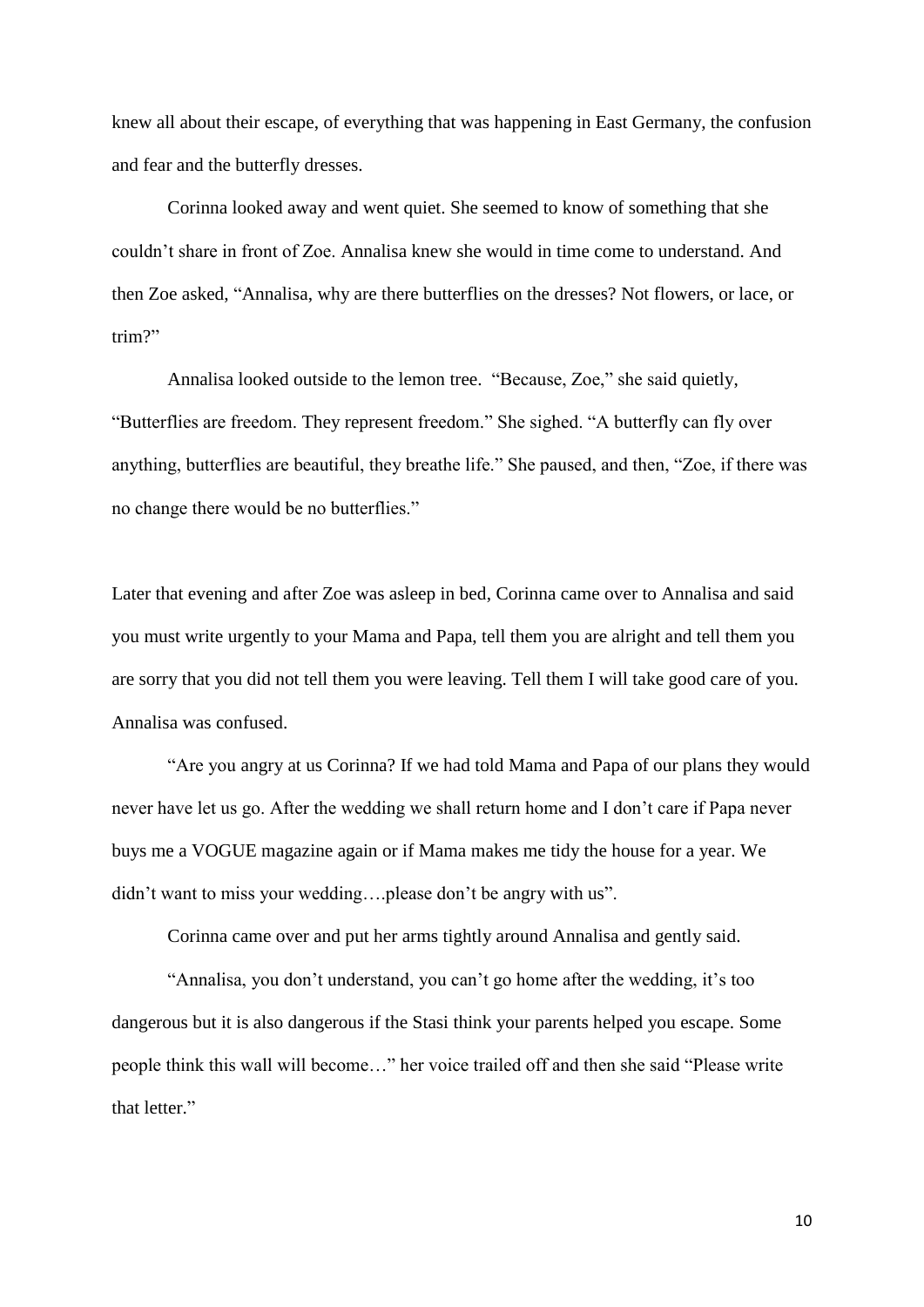Dear Mama and Papa,

We are okay. We are in West Berlin, at Corinna's house. We came to go to the wedding. We are safe, nothing bad happened. We miss you but we will be alright as Corinna will take good care of us until we can return home which we hope will be soon. We are sorry if we caused you to worry. We have included something small for you.

Annalisa and Zoe.

## **28 years later… November 9 th 1989**

Annalisa turned off the radio. There had been so much talk about the inevitable, the coming down of the Iron Curtain. It was just a matter of time they said. It infuriated her. Annalisa knew all about time. She scribbled today's date in her diary. It was her birthday. She was turning 42 in exactly one hour, four minutes, and twenty-three seconds. No, twenty two. Twenty-one… All the years her life had become about counting away the minutes, hours, weeks, months and years.

Surviving nearly 30 years without her parents who were now grandparents to four grandchildren had not been easy. When they made their escape back in 1961, she didn't think that they would be separated from their parents for almost three decades. They had just been kids then. Whereas many people in West Berlin could attain passes in recent years and visit relatives in the GDR (especially at Christmas time) all their efforts had been denied. She knew this was the way the Stasi would punish her family for the betrayal. It had been torture and she carried so much guilt. She had a good life and couldn't complain about that. She had realised her dreams and designed dresses that now graced the pages of VOGUE magazines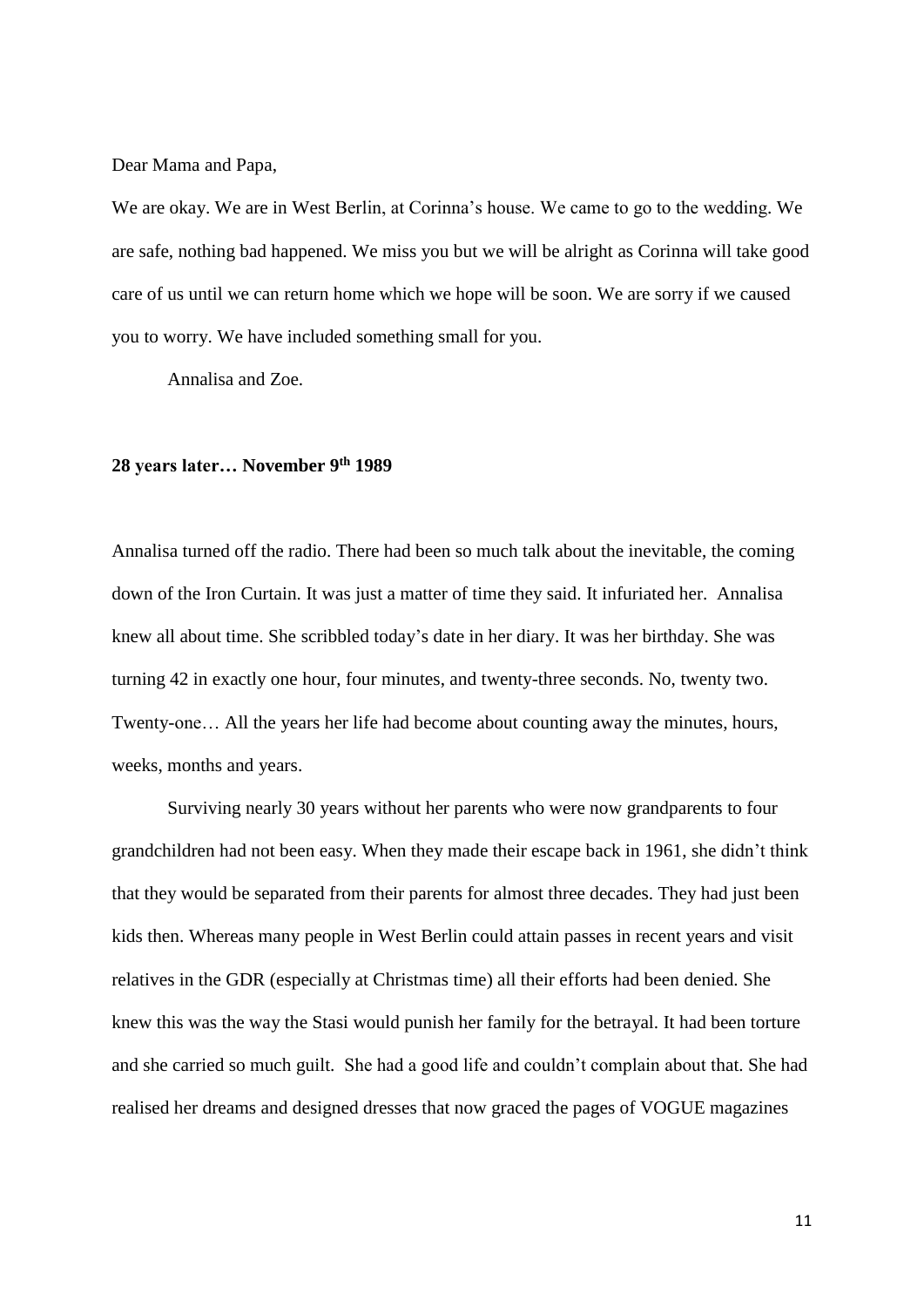and were worn by the famous and wealthy. But she would trade all that in to have had shared her life with her parents.

On special occasions there was place near Checkpoint Charlie where their extended families could wave to Mama and Papa. It was both a joyful and an unbearable occasion. In an hour's time they would make their way to the place near Checkpoint Charlie. Annalisa thought she should close the shop early. The latest wedding dress she made with Zoe hung in the window. The gold butterfly motif that had become her signature caught her eye. Corinna walked in from the back room. Even at 54 years of age she was a beautiful woman. She smiled as she saw Annalisa.

"Happy birthday!" she sang out as she swept Annalisa up in a hug. "You have a very special present today!"

Annalisa grinned. "What might this very special present be?"

Corinna glanced towards the door.

"Where's Zoe?" Annalisa asked.

Just then the shop door opened and there stood Zoe with Mama and Papa on either side. Zoe spoke, the words tumbling out in excitement as if she was once again a little girl.

"The Wall Annalisa, it's coming down, it's coming down right now and the soldiers they just let Mama and Papa walk on through without their papers and I was there waiting."

Her parents stood crying.

Annalisa gasped in disbelief and tears began to streak her face. They all held each other and sobbed, each of them afraid to let go.

Annalisa was now content for time to be forever.